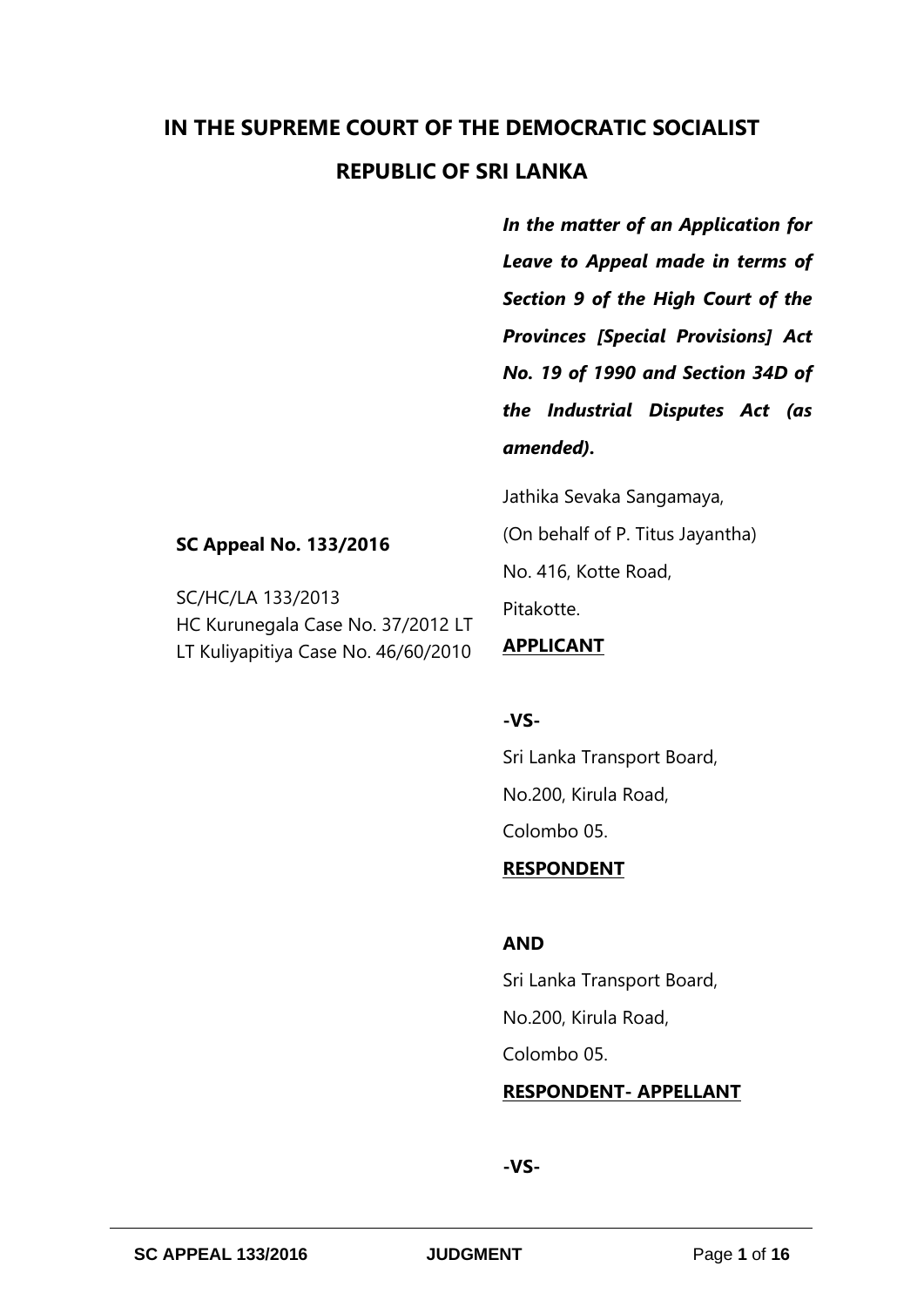Jathika Sevaka Sangamaya, (On behalf of P. Titus Jayantha) No. 416, Kotte Road, Pitakotte.

#### **APPLICANT-RESPONDENT**

#### **AND NOW BETWEEN**

P. Titus Jayantha.

Kudagammana,

Giriulla.

**APPLICANT-RESPONDENT-APPELLANT**

#### **-VS-**

Sri Lanka Transport Board, No.200, Kirula Road, Colombo 05. **RESPONDENT-APPELLANT-**

## **RESPONDENT**

**BEFORE : S. THURAIRAJA, PC, J. A.H.M.D. NAWAZ, J. MAHINDA SAMAYAWARDHENA, J.**

**COUNSEL :** Chathura Galhena with Menuja Gunawardena for the Applicant-Respondent-Appellant. Yuresha De Silva for the Respondent –Appellant- Respondent.

ARGUED ON : 28<sup>th</sup> April 2021.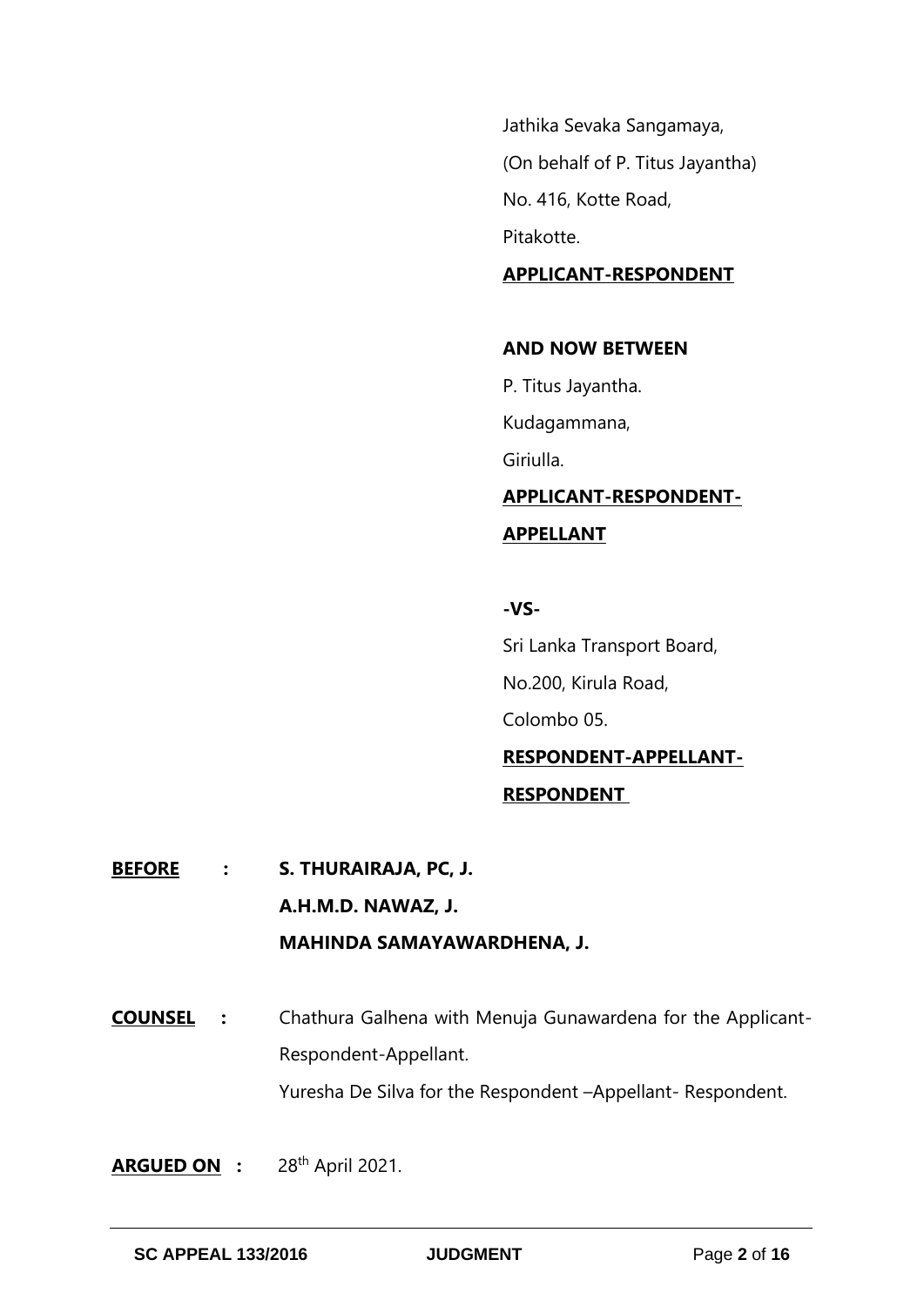**WRITTEN SUBMISSIONS** : Applicant-Respondent-Appellant on the 03<sup>rd</sup> of January 2017. Respondent -Appellant- Respondent on the 30<sup>th</sup> of January 2017.

**DECIDED ON :** 9<sup>th</sup> July 2021.

## **S. THURAIRAJA, PC, J.**

## **Background of this Appeal**

This is an appeal filed against the judgment of the Provincial High Court dated 03/09/2013.

Jathika Sevaka Sangamaya i.e. Applicant-Respondent-Appellant (hereinafter sometimes referred to as Applicant) filed this action on behalf of P. Titus Jayantha (hereinafter sometimes referred to as Appellant) since he was a member of the said trade union instituted the above action bearing No. LT Kuliyapitiya 46/60/2010 by application dated 27/09/2004 under Section 34D of the Industrial Disputes Act (as amended) against the Respondent –Appellant- Respondent (hereinafter sometimes referred to as Respondent) praying for a judgment in favour of the Appellant against the termination of service of the Appellant on the alleged ground of vacation of post and claimed for re-instatement with back wages and/ or any other reliefs. The Respondent filed answer dated 17/01/2005 and admitted the termination and stated that the Appellant has vacated his post due to non-reporting to work from 17/08/2004 to the date of termination which was 27/08/2004.

The Appellant stated that, he joined the Sri Lanka Transport Board (Respondent) on 29/06/1991 as a bus conductor and on 01/09/2002 he was promoted to the post of depot route inspector-  $4<sup>th</sup>$  Grade attached to the Giriulla Bus Depot. As per the evidence of the Appellant there was a General Election on 02/04/2004 and with the change in the ruling party certain members of the Giriulla Bus Depot have threatened the Appellant and his party members to not to report to work. Thereafter, the Appellant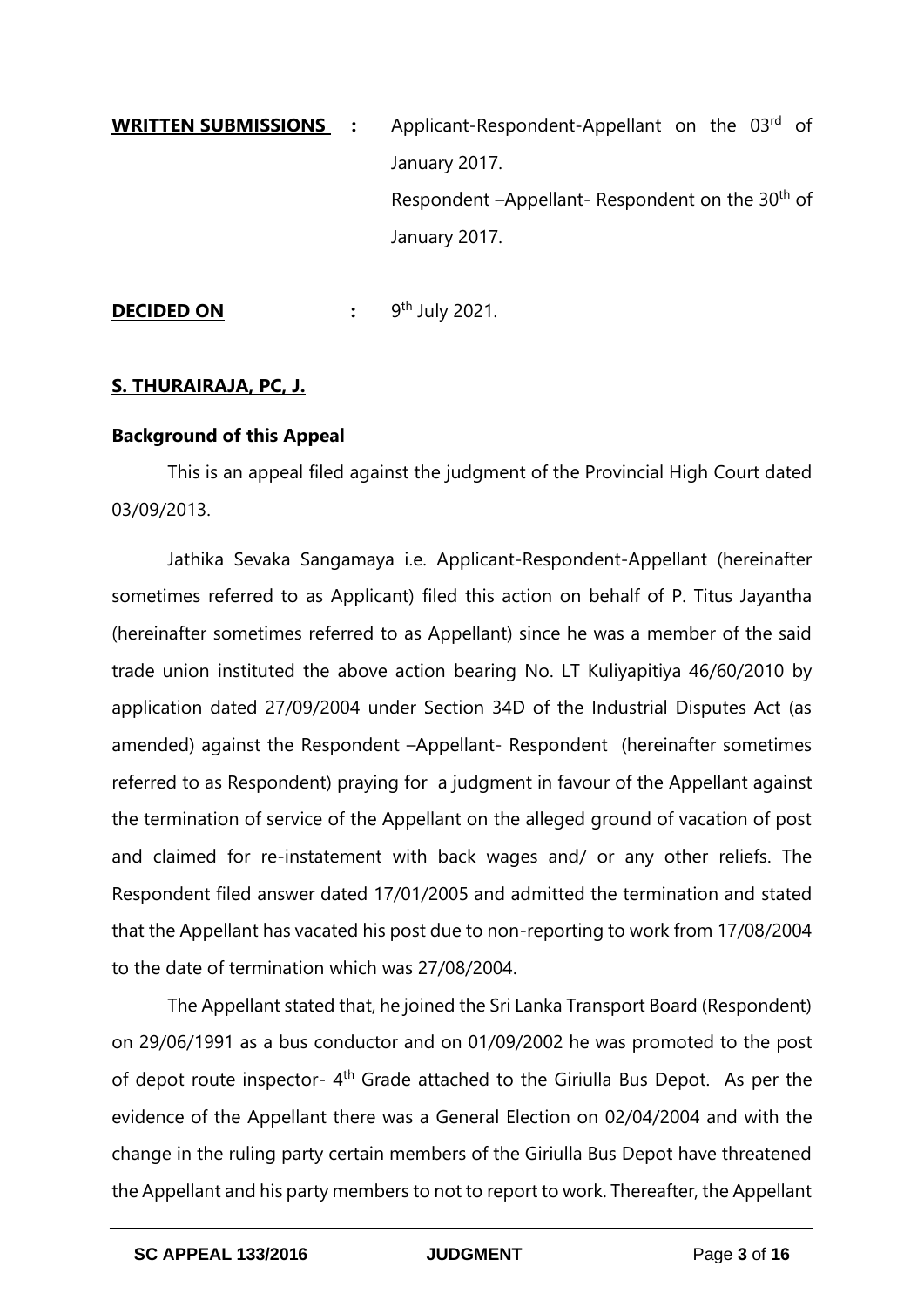has made a complaint to the Police on 09/04/2004 and the reference number was CIB (2) 137/85 (A3) and requested to allow him to report back to work. Further, the Appellant had lodged a complaint (A4) on 27/04/2004 to the Deputy Commissioner of Labour requesting him to allow, to report back to work and on the same day the Appellant has lodged another complaint to the Giriulla Police Station under the reference number. CIB (1) 243/572. Pursuant to the above complaints made by the Appellant, a settlement was entered between the parties and the officers of the Respondent and agreed to allow the Appellant to report back to work from 01/06/2004.

The Appellant was stabbed by a person with a sharp piece of glass on 20/06/2004 and he was admitted to Dambadeniya District Hospital where he was given in-house treatment for 11 days until 30/06/2004. The Appellant had tendered five medical reports of his illness including documents marked as A7, A8 and A9. 1<sup>st</sup> medical certificate (A7- vide page 173) was issued for a period of ten days from 20<sup>th</sup> to 30 June 2004. The 2<sup>nd</sup> medical certificate (A8-vide page 174) was issued till 14<sup>th</sup> July 2004 and 3<sup>rd</sup> medical certificate was issued for another two weeks up to 28<sup>th</sup> July 2004. Then  $4<sup>th</sup>$  medical certificate (vide page 102) was issued from 29<sup>th</sup> to 31<sup>st</sup> July 2004. Finally, 5<sup>th</sup> medical certificate (vide page 103) was issued for 5<sup>th</sup> to 16<sup>th</sup> August 2004.

The Respondent admitted the receipt of the aforementioned medical certificates and granted leave accordingly. The Appellant was required to report to work on 17<sup>th</sup> August 2004 and he failed to do the same hence, the Respondent on 23<sup>rd</sup> August 2004 sent a telegram message to the Appellant informing him to report to work. The Appellant had failed to respond to the aforementioned telegram message and failed to tender any medical certificates. Then, a letter dated 27<sup>th</sup> August 2004 (A11) was sent to the Appellant by the Depot Manager of the Giriulla Depot informing that, to report to work within 7 days from the issuance of the letter 'A11' and if not, this will result in the Appellant to vacation of post, voluntarily. The Appellant did not inform his response to the Employer and the Respondent issued a notice of vacation of post on the Appellant by letter dated  $6<sup>th</sup>$  September 2004 (A 12) upon the expiration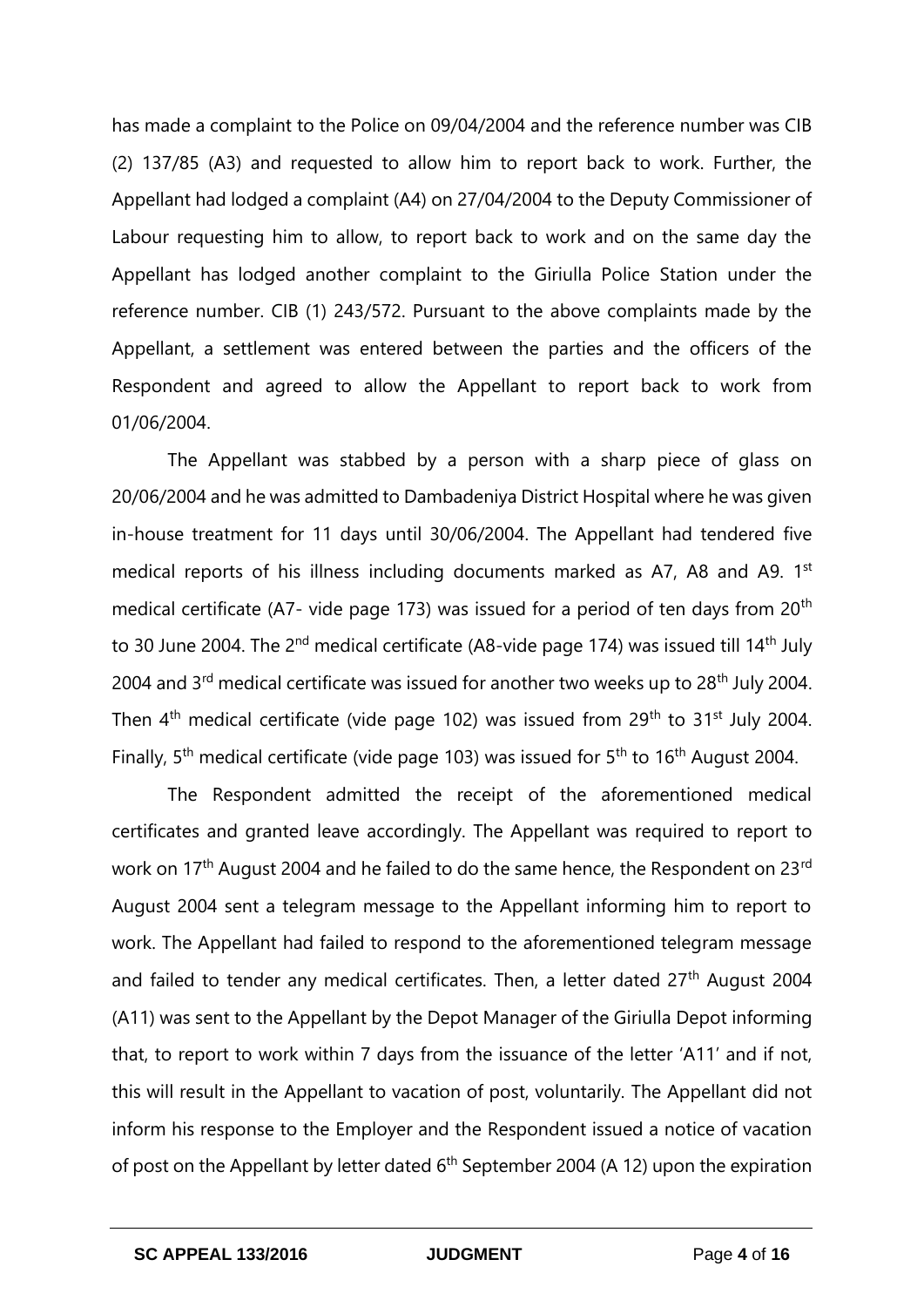of 3 weeks from the failure to work by the Appellant. The Respondent pleaded for a dismissal of the action of the Appellant.

#### **Decision of the Labour Tribunal**

The main contention of the Respondent was that the Appellant did not obtain leave and hence as per disciplinary regulation he had vacated his post, voluntarily. But the Appellant stated that, he never had an intention to vacate his post and he tried to restore back to work from the very inception of the said political obstructions occurred soon after the elections in April 2004.

At the conclusion of the case, the learned President of the Labour Tribunal delivered his order on 31/05/2011 and decided the case in favour of the Appellant stating that there was a constructive termination of service of the Appellant by the Respondent by relying on the dissenting judicial pronouncement in **Nandasena v Uva Regional Transport Board (1993) 1 SLR 318** and awarded a sum of Rs. 221,250/- as compensation which is equal to 30 months of salary of the Appellant. The learned President stated in his order as follows.

*"*මෙෙ විනිශ්චය සභාවට ඉදිරිපත් වූ සාක්ෂි අනුව ඉල්ලුම්කරුට ස්ව කැෙැත්මෙන් මස්වය අතහැර යාමේ චේතනාවක් තිබුණ බවට කරුණු අනාවරණය නොවන අතර ඉල්ලුම්කරුට වගඋත්ෙරකාර ගිරිඋල්ලල ඩිමපෝමේ මස්වකමයකු විසින් සිදු කරන ලද ශාරීරික හානිය මහ්තු මකාට ගෙන සේවයට වාර්තා කර රාජකාරි වල නිරත වීමේ නොහැකියාවක් උද්ගත වේ ඇති බව අනාවරණය මේ*.* මෙෙ ෙත්වය නන්දමස්න එදිරිව ඌව ප්රාමද්ශීය ගෙනාගෙන ෙණ්ඩලය 1993 SLR 318 නඩුවේදී ගරු මාක් පුනාන්දු විනිසුරුතුමා පුකාශ කර ඇත්*තේ තාවකාලික* මලස මස්වයට මනාපැමිණීෙ මස්වය අෙහැර යාෙක්ෂ මනාවන බවයි*. "*

The English translation of the above paragraph as follows;

"*Evidence presented to the tribunal does not reveal that the applicant had any intention of leaving the service voluntarily and that the applicant was unable to report for duty and engage in duties due to the physical damage caused to him by an employee of the Giriulla Depot. In the case of Nandasena v. Uva Local*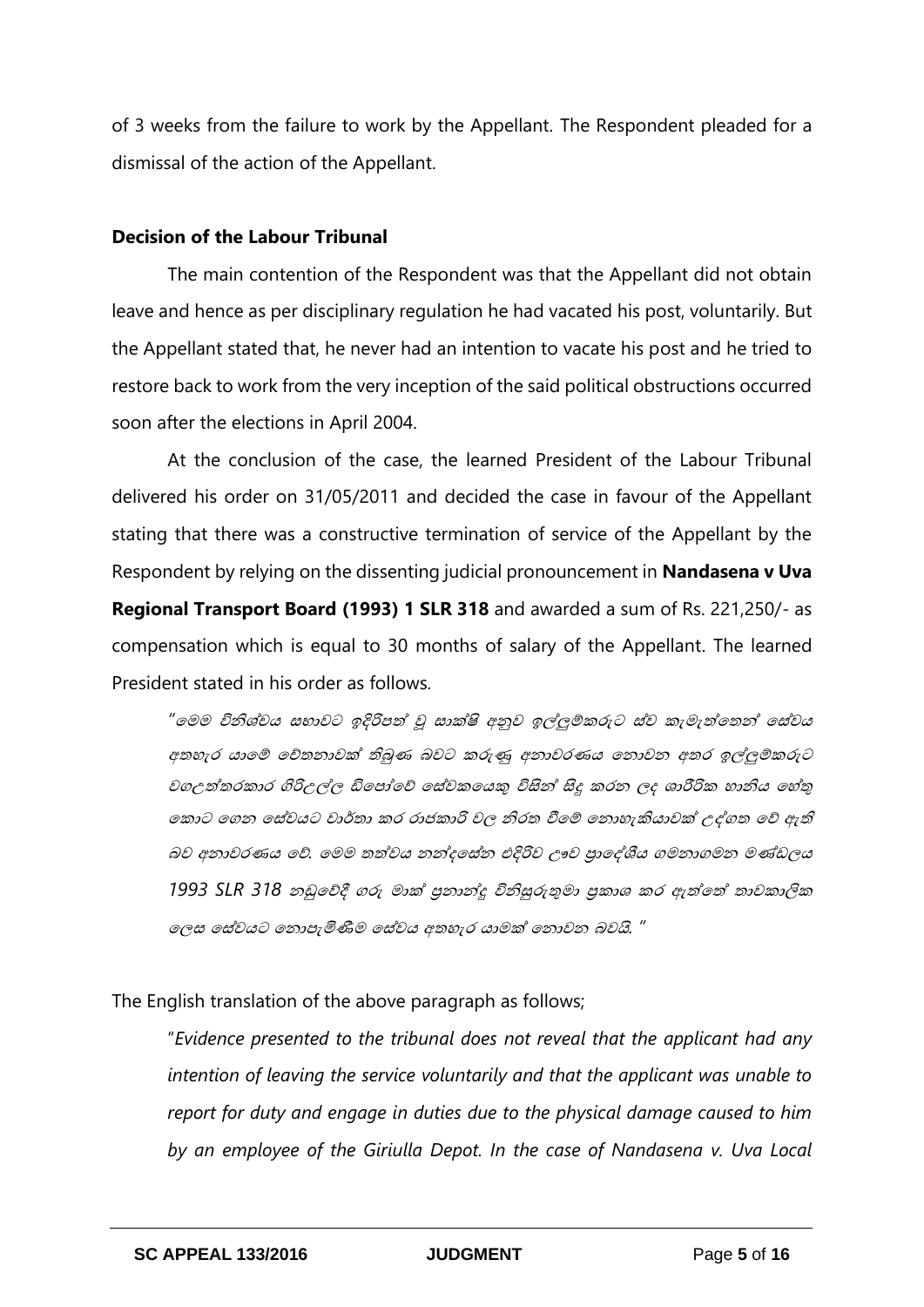*Transport Board 1993 SLR 318, Hon. Mark Ferando J. has stated that temporary absenteeism is not a vacation from service."* 

#### **Decision of the High Court**

Being dissatisfied with the order of the Labour Tribunal, Respondent appealed to the Provincial High Court of Kurunegala. The Judge of the Provincial High Court of Kurunegala delivered his judgment on 03/09/2013, and allowed the appeal while setting-aside the order of the learned President of the Labour Tribunal on the basis that the Appellant had voluntarily vacated the post as pleaded by the Respondent.

The High Court relied and referred to the case of **Building Materials Corporation vs Jathika Sewaka Sangamaya (1993) 2 SLR 316** wherein Supreme Court held that, long absence without obtaining leave or authority is evidence of desertion or abandonment of service. Further, High Court has quoted from the assertion of Senanayake J, in **Jayawardane vs ANCL (CA 562/87)** which reads as follows.

*"No employer could indefinitely, kept a post vacant without any information from the worker of his inability to come to work, especially. Where the employer has given an opportunity for the applicant to tender any explanation or inform the employer about his inability to report to work."*

## **Case before this Court**

Being aggrieved by the said judgment of the Provincial High Court of Kurunegala, the Appellant filed this case before this court and leave was granted on the following questions of law stated in paragraph 18 (i, iii, iv) of the petition dated 14/10/2013. Those are reproduced verbatim for easy reference;

*i. Did the Provincial High Court misdirect itself on the proof and evidence regarding the vacation of post by the petitioner?*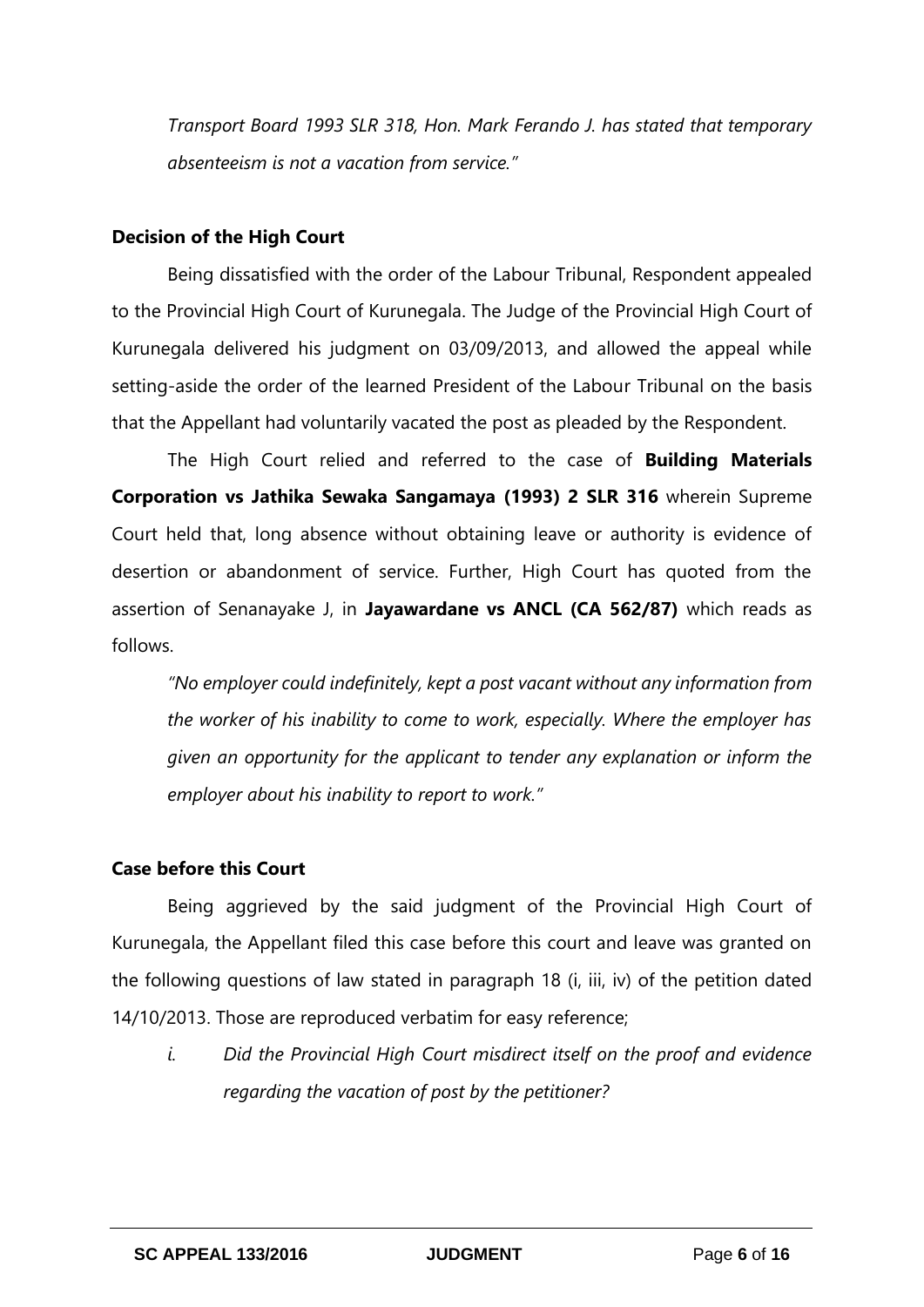- *iii. Did the Provincial High Court misdirect itself by failing to consider the analysis of the learned President of the Labour Tribunal regarding the Petitioner's reasons for the absence of work?*
- *iv. Did the Provincial High Court misdirect itself in applying the decided cases into the instant case?*

Heard the submissions of both Counsel and perused the materials before this Court including the Judgments of the Labour Tribunal and the Civil Appellate High Court.

## **Vacation of Post**

Having particular regard to the attendant circumstances of the instant application, this court is called upon to determine whether a voluntary and intentional vacation of post on the part of the Appellant has been established by the Respondent.

The Appellant was an employee attached to a government institution namely Sri Lanka Transport Board. The Appellant was employed for a long period of time and he was involved in trade union activities had adequate knowledge about the work environment, Law and rules & regulations. As per section 21 (1) of the Disciplinary Rules of Sri Lanka Transport Board, in the event of an employee of the Sri Lanka Transport Board fails to report to work for 3 days, steps should be taken to send a Telegram to the last known address, informing the employee to report to work or to inform reasons for the failure to report to work and in this matter, it is proved that the Respondent had complied with the said requirement on 23/08/2004 by sending a telegram message. Then, 'A11' letter was sent to the Appellant by the Depot Manager of the Giriulla Depot complying with the procedure stipulated in the Disciplinary Rules. Due to the failure on the part of the Applicant to respond the aforementioned notifications, the Notice of Vacation of Post had been sent by the Respondent on 06/09/2004.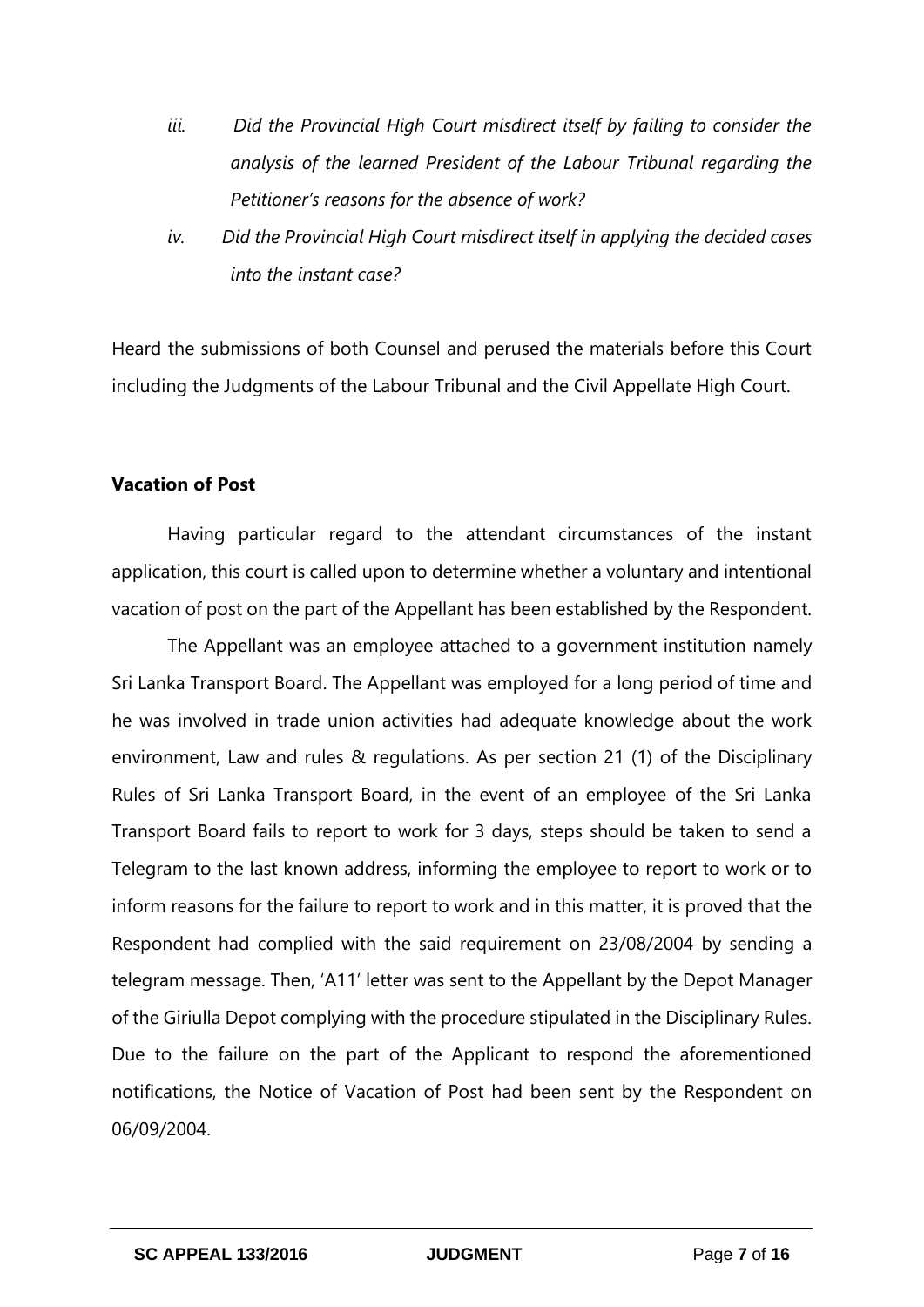The concept of vacation of post was examined by Justice Jayasuriya in the case of **Nelson de. Silva v Sri Lanka State Engineering Corporation (1996) 2 Sri LR 342 at 343** as follows;

*"The concept of vacation of post involves two aspects; one is the mental element, that is intention to desert and abandon the employment and the more familiar element of the concept of vacation of post, which is the failure to report at the work place of the employee. To constitute the first element, it must be established that the Applicant is not reporting at the work place, was actuated by an intention to voluntarily vacate his employment."*

When discussing the above, Jayasuriya J was guided by the decision of the Supreme Court in **The Superintendent of Hewagama Estate v Lanka Eksath Workers Union SC 7-9/69 [S.C minutes 02.02.1970]** and referred to the said decision in his judgment as follows;

*"The learned President of the Labour Tribunal hold on the facts that there was no abandonment of employment by the workman as the workman in question had no intention of abandoning his employment. The learned President correctly applying the legal principles observed that the physical absence and the mental element should co- exist for there to be a vacation of post in law. Besides, he held on this issue the Tribunal ought to be guided by the common law of the land which is the Roman Dutch Law and consequently the English doctrine of frustration, relied upon by the learned Counsel, has no application whatsoever to the situation under consideration. An appeal preferred by the employer against this order of the learned President of the Labour Tribunal was considered by the Supreme Court in The Superintendent of Hewagama Estate Vs. Lanka Estate Workers Union and the order of the learned President was affirmed in Appeal."*

Kulatunga J in **Wijenaike v Air Lanka Ltd. (1990) 1 Sri L.R. 293**, referred to the principle of Vacation of Post and emphasised that physical absence alone is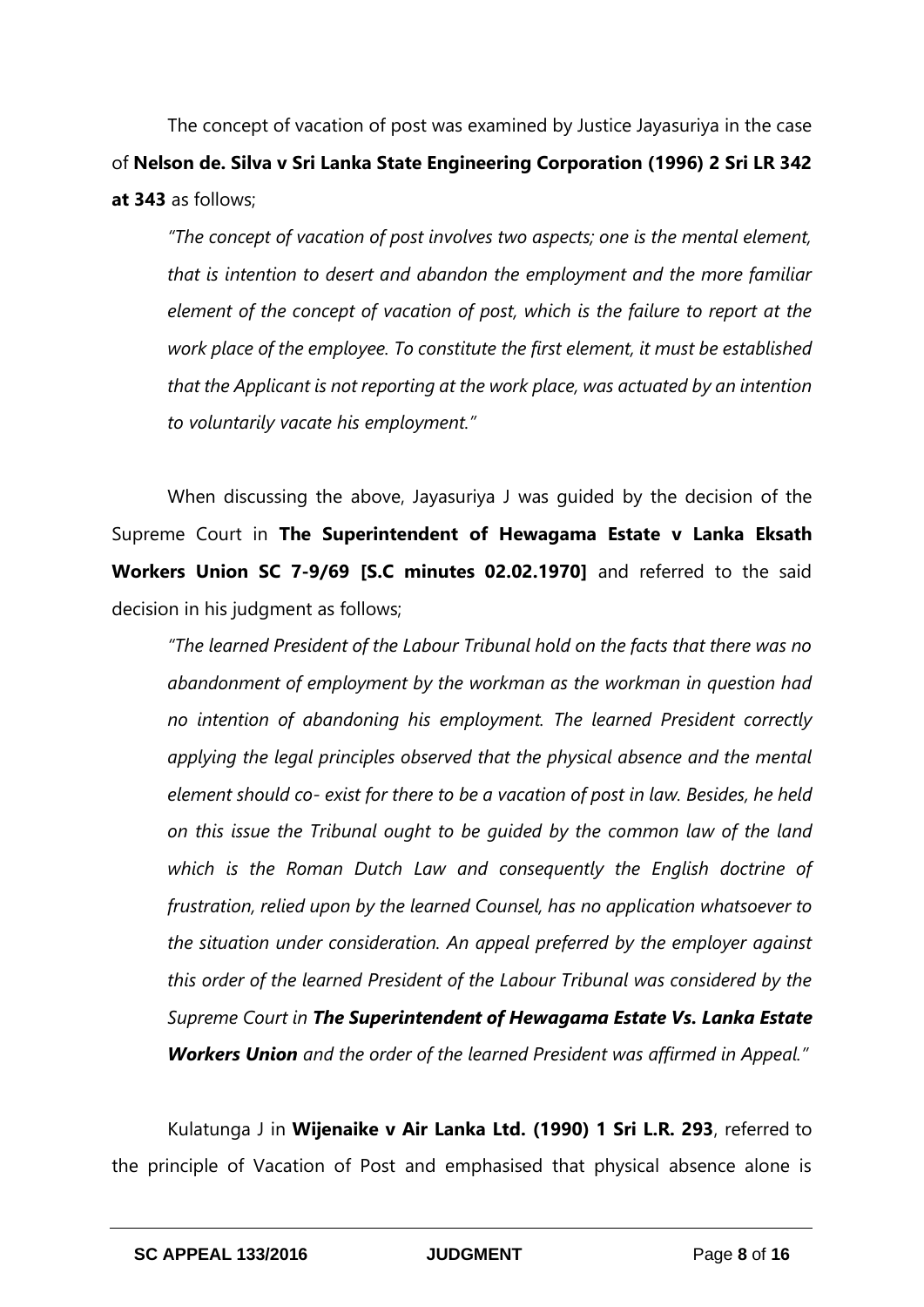insufficient and that the party seeking to establish a vacation of post must prove that the physical absence co-existed with the mental intent.

As established above, the concept of vacation of post involves two aspects; Physical element and mental element. These elements must co-exist with each other for the employer to establish that there is vacation of post by the employee; **Kalamazoo Industries v Minister of Labour & Vocational Training (1998) 1 SLR 235.**

The physical element was proved with the absence to report to work but the Appellant denied the mental element. Hence the issue here is to identify what was the mental element of the Appellant (The Employee) and whom should be satisfied with the reasoning?

It has been an established principle in Industrial law that the right to Hire and fire an employee is vested with the Employer provided that the grounds on which an employee is fired is just and reasonable. Hence a reasonable person should take an objective view by considering the evidence that lies before him. In order to understand who a reasonable person should be, it is sufficient to equate him to the man on the Clapham bus-the proverbial reasonable man we often meet in law

It could be seen that in order for a reasonable person to uncover both the physical and mental element as to the Vacation of Post by the employee they need to be attributed with knowledge of all relevant background facts and information. Such facts in this case would be: 1) whether the employee obtained leave for the days he did not report to work? 2) whether he had communicated his reason for not reporting to work within a stipulated time period?

The learned President of the Labour Tribunal held that, no mental element established on the part of the Appellant in vacation of post. It is pertinent to note that the learned President of the Labour Tribunal relied on the dissenting judgment of Mark Fernando, J in **Nandasena v Uva Regional Transport Board** (supra) and stated that, though there is a physical element the mental element of the Appellant to vacate his post was not proved. The learned President of the Labour Tribunal without taking into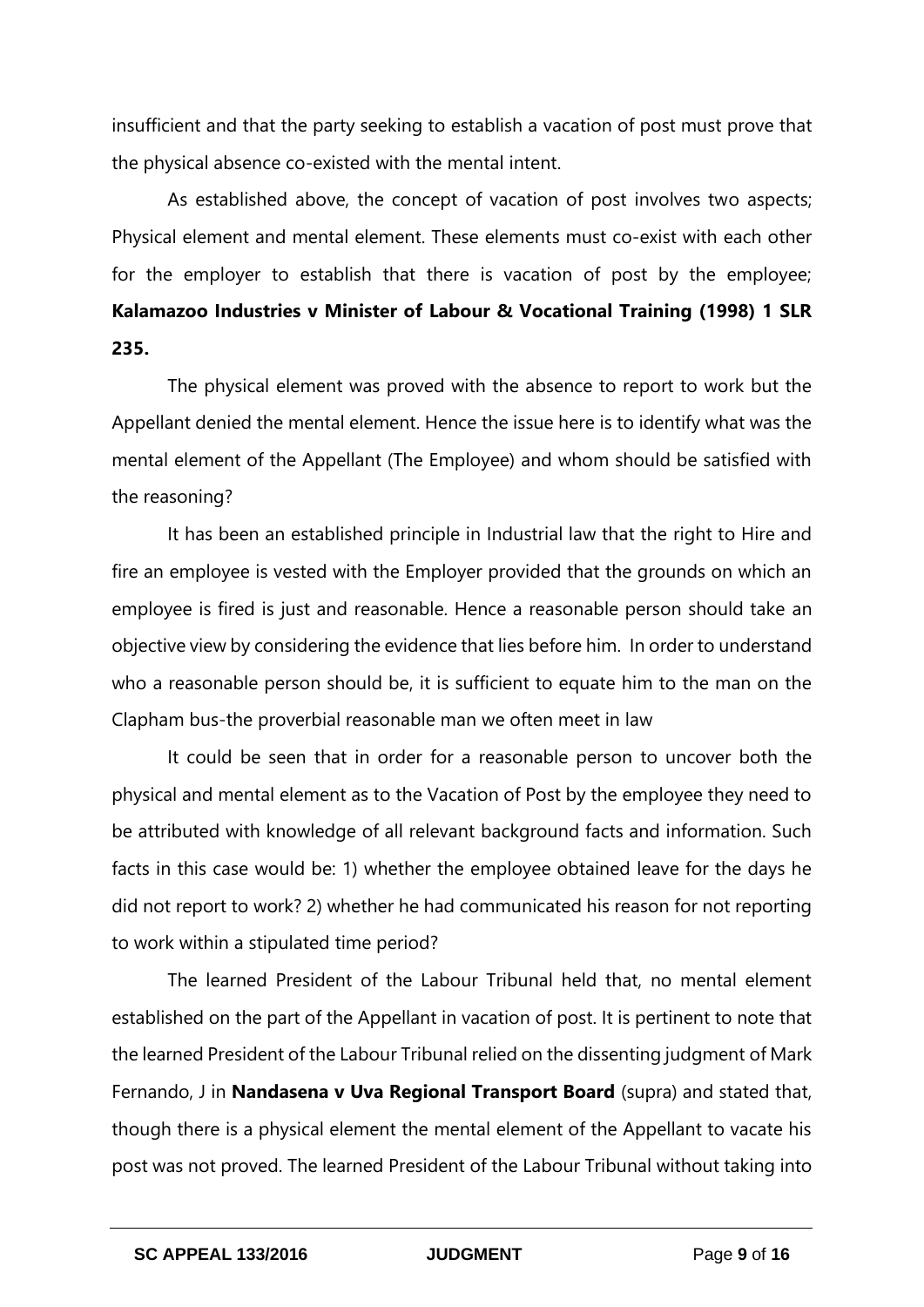consideration of the information a reasonable person should have held that the mental element was not proved due to the surrounding circumstances and due to the threats of the Appellant's life he was compelled to keep out of work. The Learned President of the Labour Tribunal has arrived at this decision by considering the past hinderances that had caused the Appellant not to report to work. However, it should be taken into consideration that in those situations the Appellant had lodged complaints to the police and the Commissioner of Labour with regard to the hinderances caused by other employees, which clearly demonstrate the intention of the Appellant to continue his work at the Respondent Board. It should be noted that with regard to the present period of time in which the Appellant had not reported to work and for which the Appellant is now claiming that he did not report due to fear of life had not followed any of the previously followed procedure to bring it to the notice of any relevant authorities nor the employer. Further the learned President of the Labour Tribunal considered and decided that the application of Rule 21 of the Disciplinary Rules of Sri Lanka Transport Board into this situation is not just and equitable hence decided that the termination based on vacation of post was not justified.

The learned Judge of the Provincial High Court of Kurunegala did not agree with the order of the learned President of the Labour Tribunal and set aside the order of the learned President of the Labour Tribunal stating that, the Respondent had informed the Appellant to report to work by a telegram on 23/08/2004 and by a letter on 27/08/2004 within seven days but the Appellant did not respond to any of those messages and having received the letter for vacation of post-dated 06/09/2004, the Appellant filed this application before the Labour Tribunal, Kuliyapitiya.

The learned Judge of the Provincial High Court of Kurunegala relied on the dictum in **Nelson De Silva v Sri Lanka State Engineering Corporation** (supra) to identify the intention of the employee to not to abandon the employment. It was stated that *"a reasonable explanation may negative the intention of the employee to abandon his employment"*. It was observed by the learned Judge of the Provincial High Court of Kurunegala that the Appellant had not challenged the notice of vacation of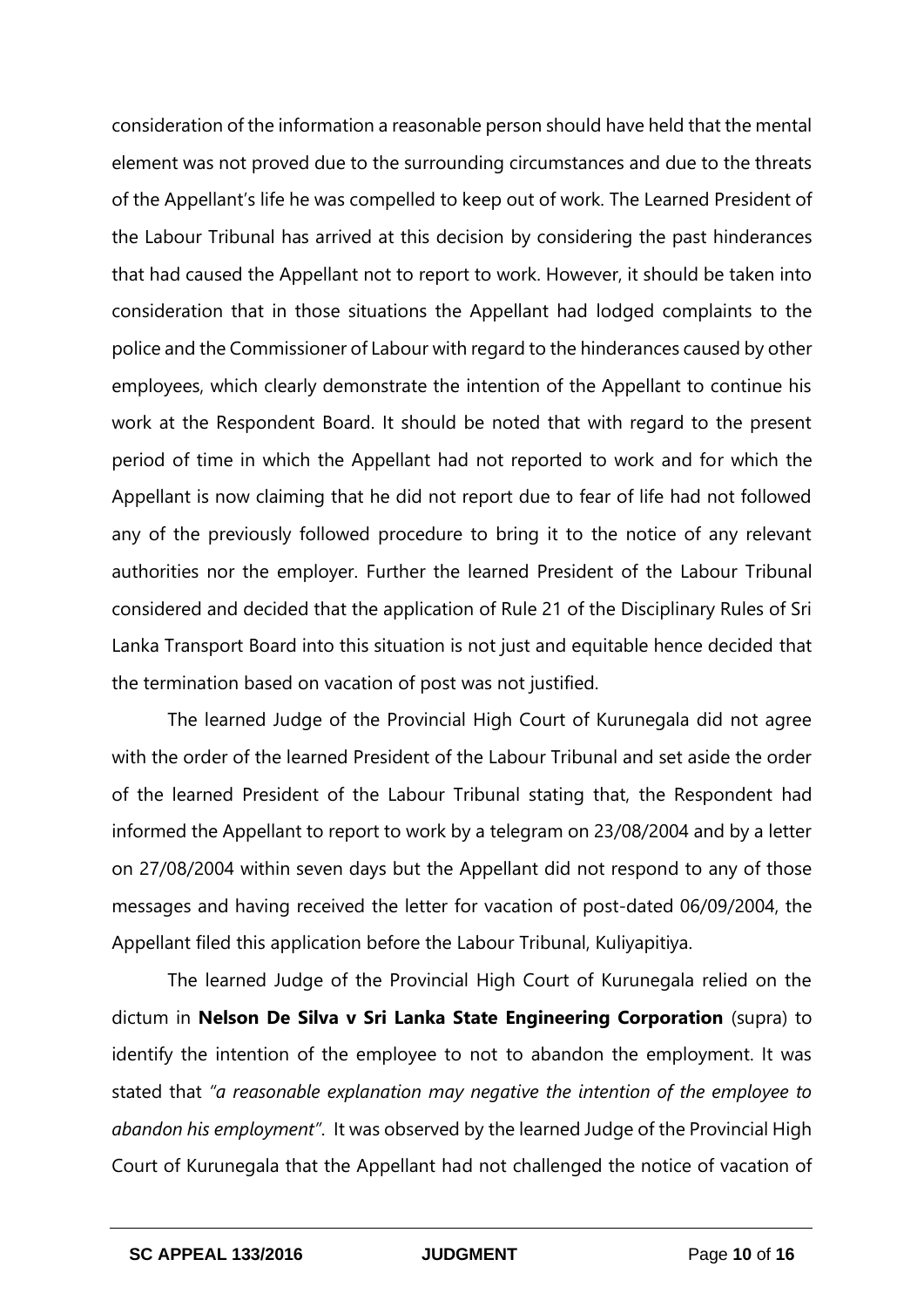post issued on 06/09/2004 with bona fide, satisfactory explanation and the Appellant even after receiving the telegram message and a letter requesting him to return to work did not make any response to the Respondent. Hence, it was obvious that the Appellant had not shown his intention to return to work.

Given the importance of the case of **Nandasena v Uva Regional Transport Board** (supra) as the Learned President of the Labour Tribunal relied on the dissenting judgment pronounced by Justice Mark Fernando, it is pertinent to consider the said judgment in its entirety to see if the Learned President of the Labour Tribunal has been correctly influenced by the said judgments.

As per the facts of the case provided in the Sri Lanka Law Reports at pages 318 & 319, Nandasena was employed by the Uva Regional Transport Board as a bus conductor attached to the Embilipitiya Depot. On 3/4/1984 he was interdicted on two charges namely, assault and conspiracy to assault the Depot Manager on 26/3/1984. and failing to reveal to the respondent the correct facts relating to the incident of 26/3/84. After a domestic inquiry he was found guilty of the second charge of misleading the Board by concealing the truth and/or making a false statement relating to the incident of assault which took place on 26/3/1984. Consequently, he was held to be not a fit and proper person to hold employment under the Board. On 26/12/84 the Personnel Manager informed the appellant of the result of the domestic inquiry and indicated that the punishments meted out were disentitlement to salary during the period of interdiction and a disciplinary transfer to a new station of which he will be informed subsequently. On 31/12/84 he was informed that his new station was the Ratnapura Depot with effect from 1/1/1985.

On 2/1/1985 Nandasena wrote to the Personnel Manager asserting his innocence and that he was not at Embilipitiya on the day of the incident and stating that the unlawful deprivation of wages and transfer constituted a constructive termination of his services and he would be appealing against the order of 26/12/84. He asked for stay of the transfer pending the appeal. He called for a reply on or before 15/1/1985. On 11/1/85 the Personnel Manager replied that he had no power to stay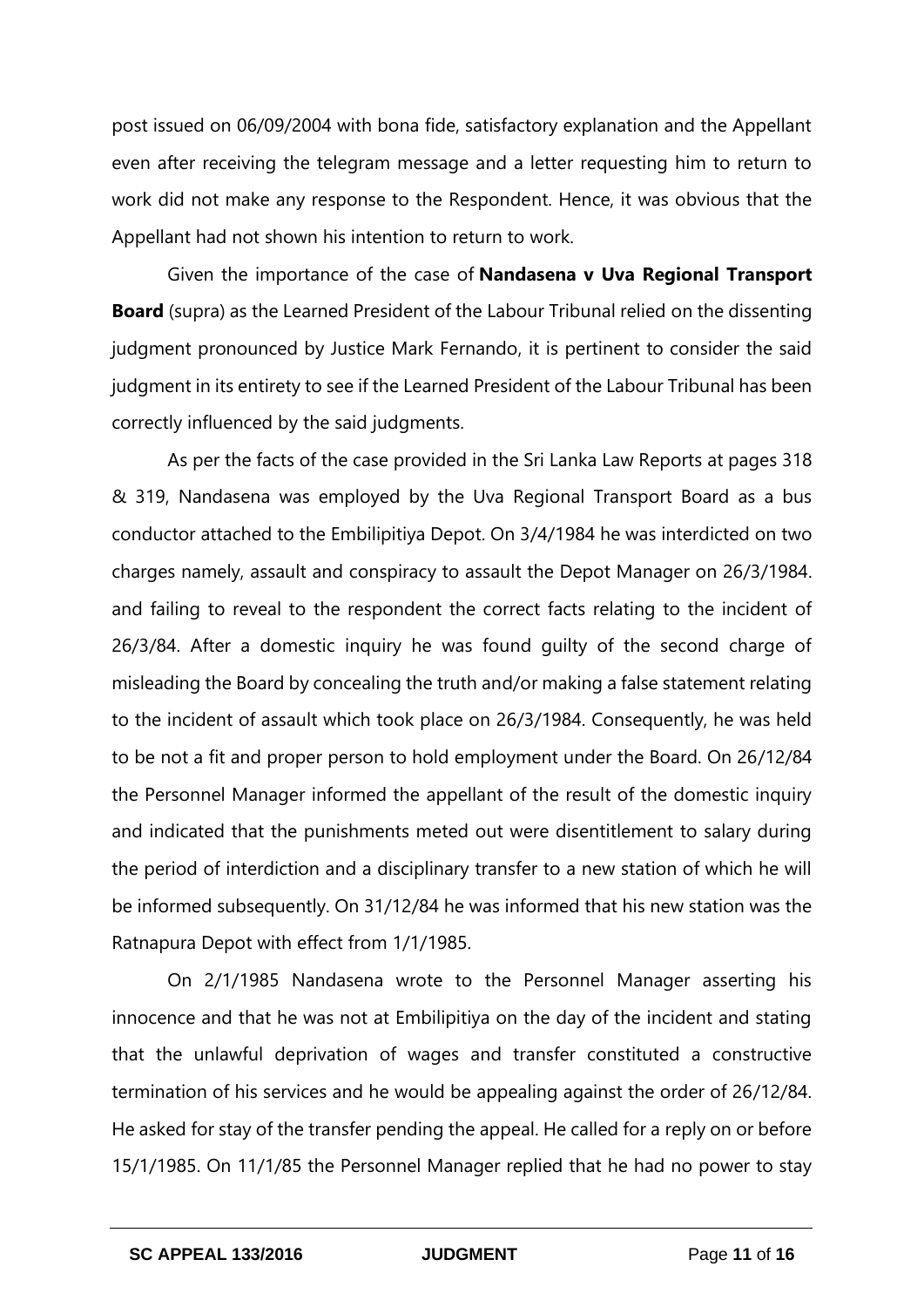the transfer citing the Board's rule 14 which provided that upon an appeal being made a punishment transfer would not be stayed. Nandasena wrote again to the Personnel Manager on 21/1/1985 asking for a reconsideration and that pending the result of the appeal he be transferred to the Godakawela Depot as this was within the limit of his free travel pass whereas Ratnapura was not and would involve him in additional expenses. The Personnel Manager did not reply.

On 8/2/1985 the Depot Manager Ratnapura issued a vacation of post notice giving seven days to explain his absence. On 10/2/85 the Nandasena replied he was awaiting the Personnel Manager's final decision. On 22/2/85 the Depot Manager Ratnapura informed the Appellant that he was deemed to have vacated his post on 5/1/85 by failing to report for work on or after that date. On 28/2/85 Nandasena wrote to the Personnel Manager seeking reinstatement and a posting to either Kahawatta or Godakawela pending the result of his appeal. On 1/4/85 the Personnel Manager replied rejecting the appeal and reiterating the position set out in the letter of 11/1/1985. On 28/2/1985 the appellant made an application to the Labour Tribunal in respect of the termination of his services. The Board took up the position that Nandasena had been transferred to Ratnapura as a punishment upon being found guilty of serious misconduct. The transfer order continued to be operative despite Nandasena's appeal and upon his failing to report for work at the Ratnapura Depot he was properly deemed to have vacated his post. The notes of inquiry of the domestic hearing were not produced before the Labour Tribunal and the application by the appellant to have them so produced was objected by the Uva Regional Transport Board and disallowed by the Tribunal. Nandasena appealed to the Court of Appeal and Court of Appeal dismissed his appeal stressing that "the facts leading to the disciplinary transfer was not the issue to be determined by the Tribunal."

Mark Fernando J, in his dissenting judgment discussed about the question whether the appellant's failure to report for work amounted to a repudiation of the contract of employment; or whether it was a transgression only justifying disciplinary action short of dismissal; or whether it was a bona fide challenge to a disputed order;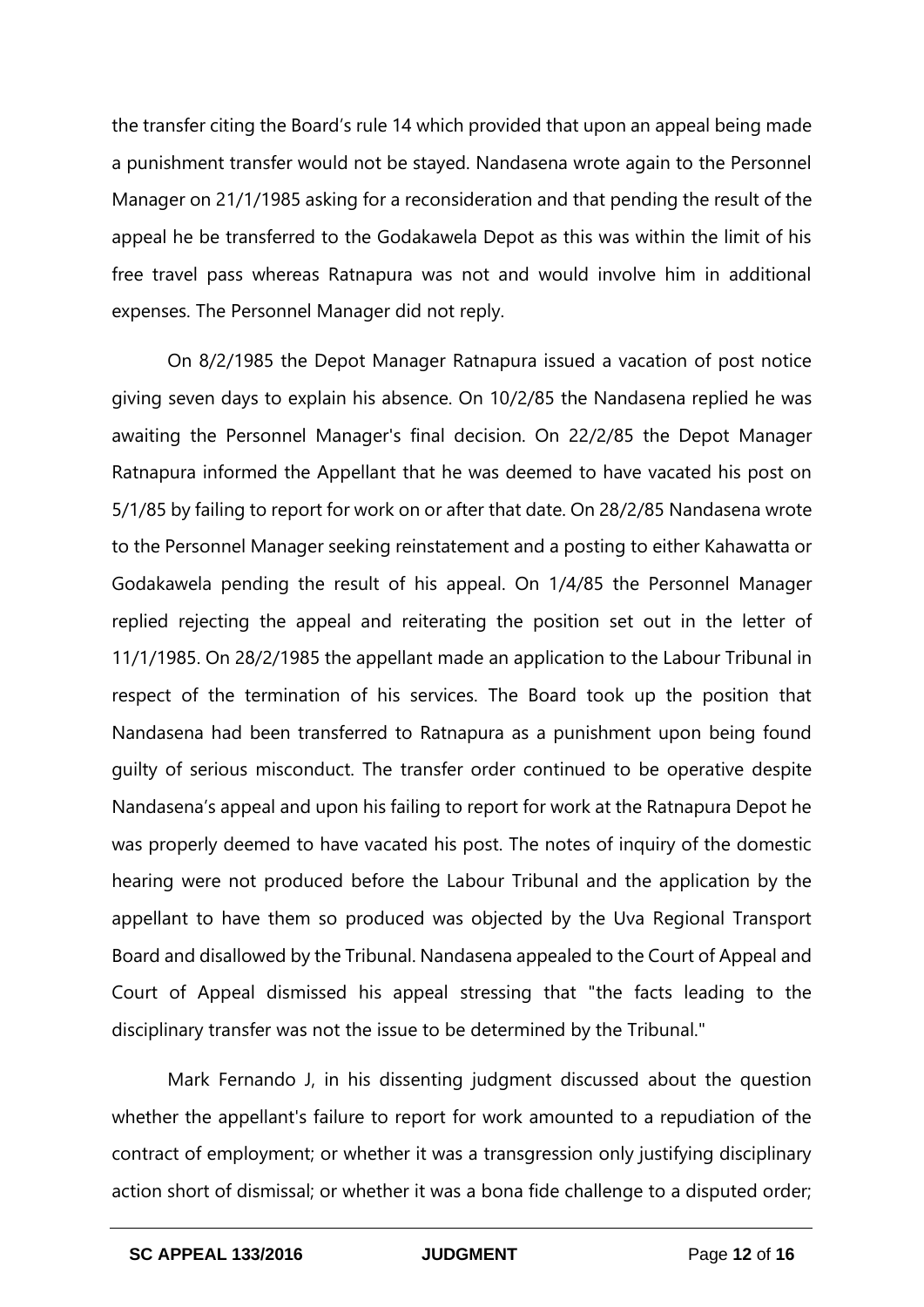or whether it was a justifiable or permissible response to a wrongful or unreasonable punishment. His Lordship identified that, "r*ecognition of an employee's right to refrain from complying with a transfer order would result in serious abuse, in that there would be non-compliance with every transfer order. It is contended in reply that nonrecognition of a limited right of bona fide challenge of an improper transfer order would enable an employer to dismiss an employee for frivolous reasons, with impunity, by falsely finding him guilty of some trumped-up charge; and then, without imposing the desired punishment of dismissal, to subject him to a vexatious punishment transfer. The employee will then be in a dilemma: if he proceeds on transfer, he thereby acquiesces and accepts his guilt; if he does not, he will be deemed to have abandoned his post….".*  Further, his Lordship identified that, there was a failure to address the issue of misconduct by the Labour Tribunal and Court of Appeal before giving their judgments because, the disciplinary inquiry notes and findings of the domestic inquiry was not produced before them or the witnesses who gave evidence at the disciplinary inquiry would not be called to testify before the Tribunal. (Ibid page 328). Hence, his Lordship arrived to a conclusion that,

*''the punishment transfer was unjustified; the refusal to proceed on transfer was based both on a bona fide challenge of the transfer order as well as on circumstances which arguably supported a stay or a variation; that refusal was therefore at most a technical breach not motivated by an intention to repudiate the contract, or to abandon his post, or defy the employer; it did not warrant termination.''*

Goonewardena J, (with Wadugodapitiya J agreeing) in his majority judgment in the said case held that,

*"There is no material to say that the disciplinary order of transfer was unjustified or constituted arbitrary punishment. Even assuming the transfer was invalid the employee must obey it. He could appeal against the order but he cannot refuse to carry it out. He must comply and complain. The failure to report at the Ratnapura Depot was a deliberate and calculated act of disobedience and a virtual*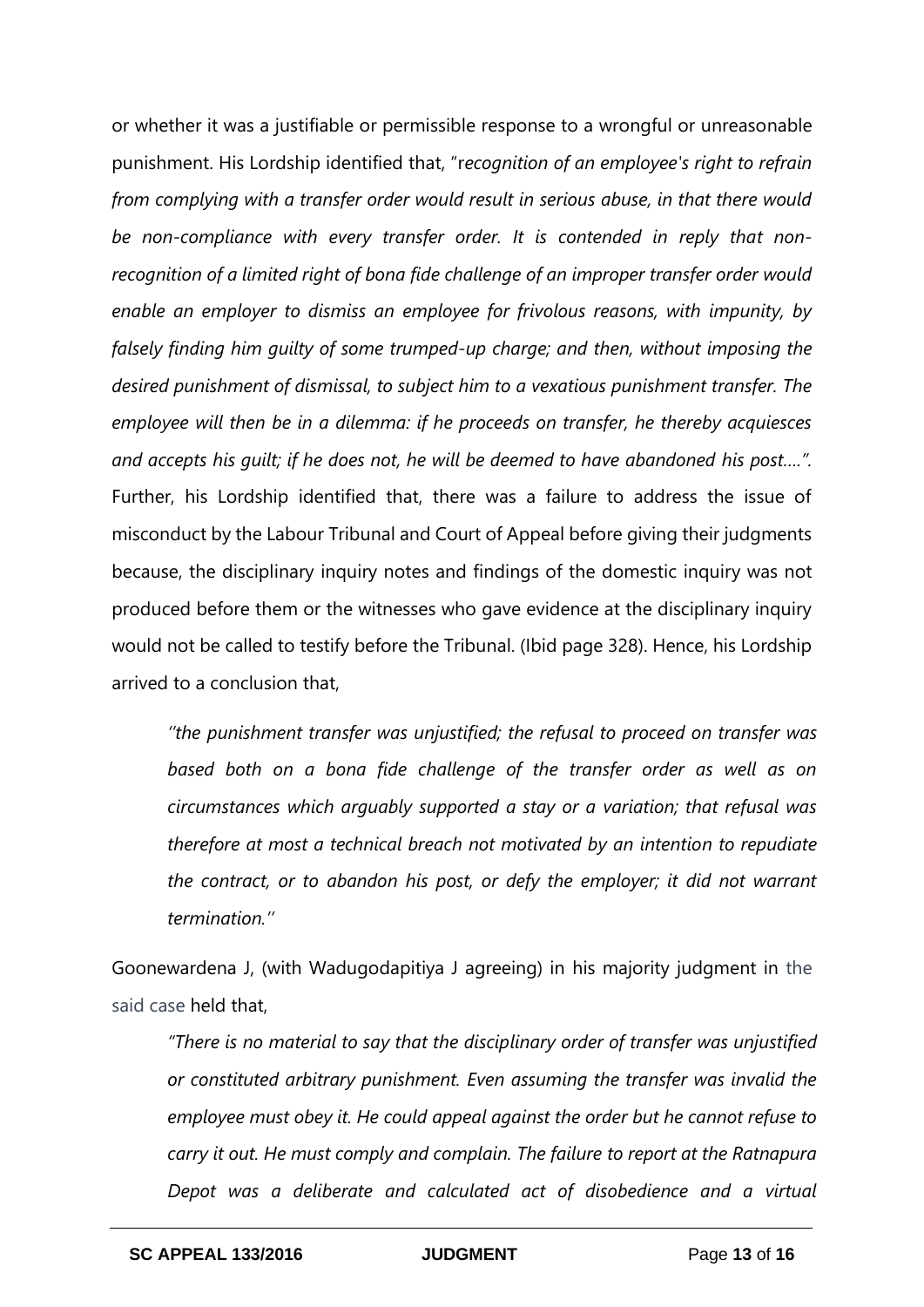*repudiation of his contract. The appellant of his own volition secured his own discharge from employment under the Board by vacating his post."*

The majority view in the **Nandasena** case has set out the dictum that an aggrieved employee as was in the above case should comply with the decision of the employer and then follow the necessary appeal procedures to contest such decision. This is because in appeal if the decision is held in favour of the employee, he would be entitled to reasonable compensation he has suffered during that time period but by not complying with the orders of the employer's he would cause irremediable losses to the employer. Further it could be seen that the Learned President of the Labour Tribunal has wrongfully relied on this case as the dissenting judgment of the Justice Mark Fernando is not the *ratio decidendi* in that case thereby not an opinion for the Labour Tribunal to follow.

It was further observed in the majority decision in **Nandasena v Uva Regional Transport Board** (Supra) that,

*"I however incline to the view, one which learned Counsel for the respondent strenuously contended for, that rather than the respondent Board terminating his employment under it, the appellant of his own volition secured his own discharge from employment under the. Board by vacating his post, which according to the disciplinary rules binding on him had to be the result of his being absent from work without having obtained leave and failing to show justification for such absence. There is no doubt in my mind that the appellant conducted himself in a way which resulted in his discharge from employment, forcing upon the Board a step he compelled it-to take, leaving it no other choice."*

The Indian Supreme Court in **Jeewanal Ltd v Their Workmen (1961) 1 L.L.J. 517 (SC)** observed the following:

*"If an employee continues to be absent from duty without obtaining leave and in an unauthorised manner for such a long period of time .... an inference may*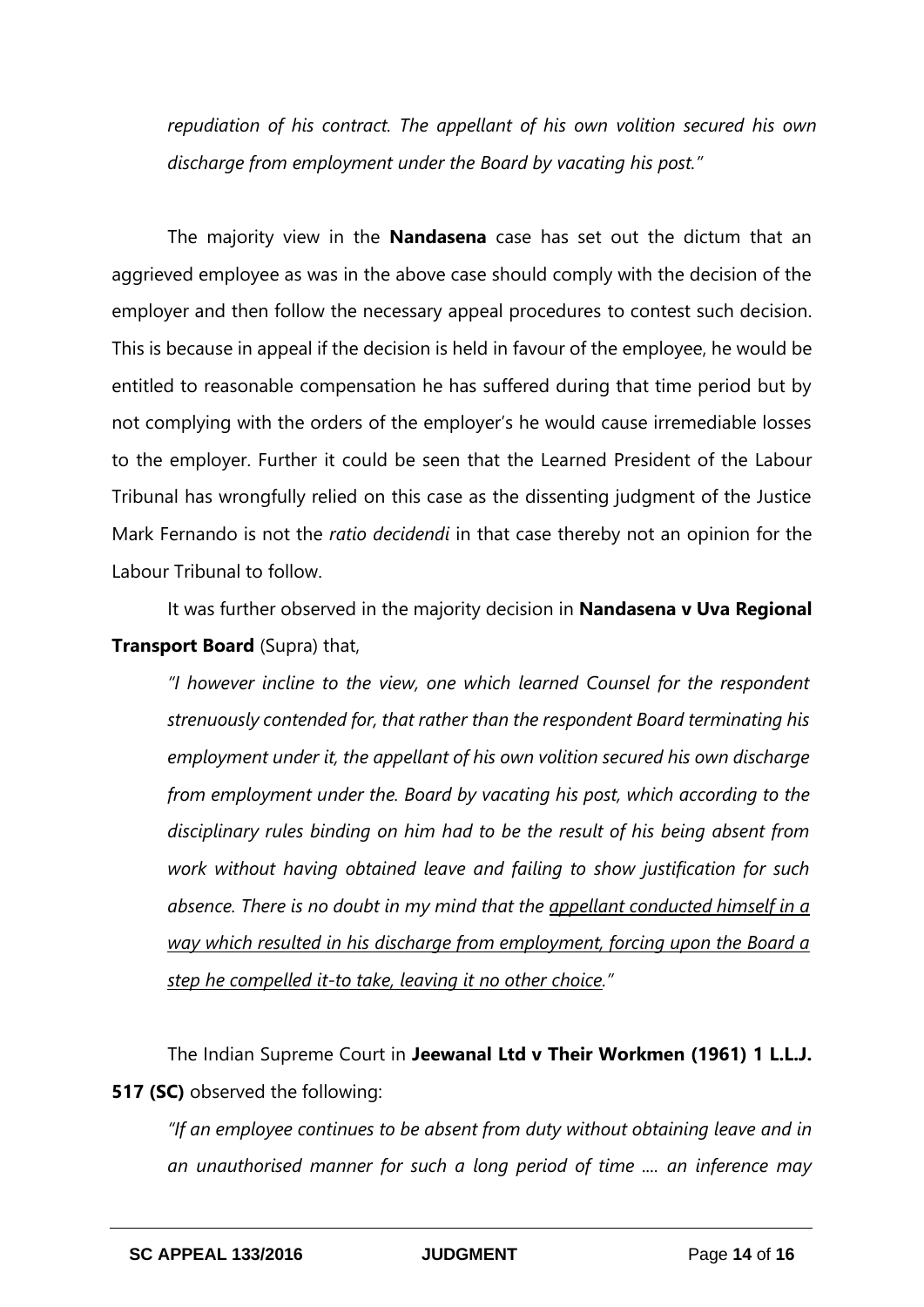*reasonably be drawn from such absence that due to his absence he has abandoned service"*

This Court taking into consideration of the above observations of the Indian Supreme Court in the case of **Building Materials Corporation v Jathika Seveka Sangamaya (1993) 2 SLR 316**, held that long absence without obtaining leave or authority is evidence of desertion or abandonment of service. In that case also, the Applicant, employee had been absent for a long period from work. The Court held that the workman had failed to satisfy the employer that he was in fact ill and that he was not fit to report for work. The Supreme Court held that it was clear that the employee by his conduct had severed the contract of service.

This Court in the above-mentioned case observed the following:

*"An intention to remain away permanently must necessarily be inferred from the Employee's conduct and I hold that long absence without obtaining leave or authority is evidence of desertion or abandonment of service.*

As observed above where an employee endeavours to keep away from work or refuses or fails to report to work or duty without an acceptable excuse for a reasonable period of time such conduct would necessarily be a ground which justifies the employer to consider the employee as having vacated service. In the circumstances, I am of the view that the Respondent has in this case proved that the Appellant was absent without leave from 17/08/2004 for a period of approximately 21 days and that it is reasonable on the facts established in this case to draw the inference that the Appellant had no intention to report for work at the Giriulla depot. Further, there is no evidence produced before the Court to prove that the Appellant was subject to fear of life between the period from  $17<sup>th</sup>$  August 2004 to the 06<sup>th</sup> September 2004 in which period he was absent for work.

If Appellant did have a fear of life, he could have complained to the Police, Higher authorities in the Sri Lanka Transport Board, Human Rights Commission, Ombudsman or Courts Etc. There is no evidence presented in this regard by the Appellant before the Labour Tribunal other than a mere statement. However, in regard